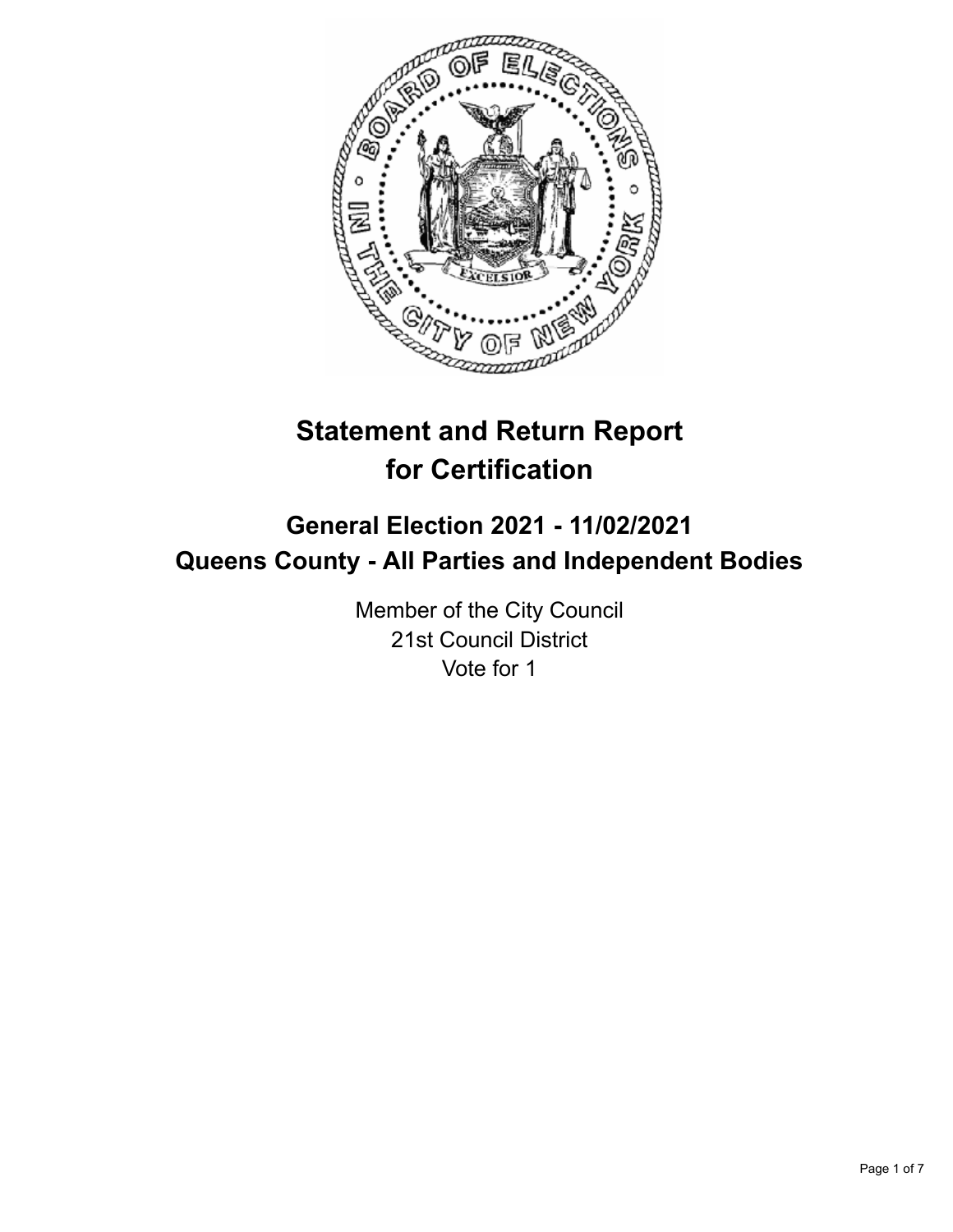

| PUBLIC COUNTER                                           |              |
|----------------------------------------------------------|--------------|
| MANUALLY COUNTED EMERGENCY                               | 0            |
| ABSENTEE / MILITARY                                      | 0            |
| AFFIDAVIT                                                | <sup>0</sup> |
| <b>Total Ballots</b>                                     | 0            |
| Less - Inapplicable Federal/Special Presidential Ballots | <sup>0</sup> |
| <b>Total Applicable Ballots</b>                          | 0            |
| FRANCISCO P. MOYA (DEMOCRATIC)                           | <sup>0</sup> |
| <b>Total Votes</b>                                       | O            |

| <b>PUBLIC COUNTER</b>                                    | 1,404          |
|----------------------------------------------------------|----------------|
| <b>MANUALLY COUNTED EMERGENCY</b>                        | 0              |
| <b>ABSENTEE / MILITARY</b>                               | 56             |
| <b>AFFIDAVIT</b>                                         | 7              |
| <b>Total Ballots</b>                                     | 1,467          |
| Less - Inapplicable Federal/Special Presidential Ballots | 0              |
| <b>Total Applicable Ballots</b>                          | 1,467          |
| FRANCISCO P. MOYA (DEMOCRATIC)                           | 1,110          |
| CURTIS A. SLIWA (WRITE-IN)                               | 1              |
| DONALD J TRUMP (WRITE-IN)                                | 1              |
| EDWIN DEJESUS (WRITE-IN)                                 | 1              |
| ELIJA FATMIA (WRITE-IN)                                  | 1              |
| <b>GERSHON GOLDMAN (WRITE-IN)</b>                        | 1              |
| HIRAM MONSERRATE (WRITE-IN)                              | $\overline{2}$ |
| INGRID GOMEZ (WRITE-IN)                                  | 3              |
| NUALA O'DOHERTY-NARANJO (WRITE-IN)                       | 1              |
| OTIS PUSS (WRITE-IN)                                     | 1              |
| TALEA WUFKA (WRITE-IN)                                   | 1              |
| TONY AVELLA (WRITE-IN)                                   | 1              |
| UNATTRIBUTABLE WRITE-IN (WRITE-IN)                       | 11             |
| <b>Total Votes</b>                                       | 1,135          |
| Unrecorded                                               | 332            |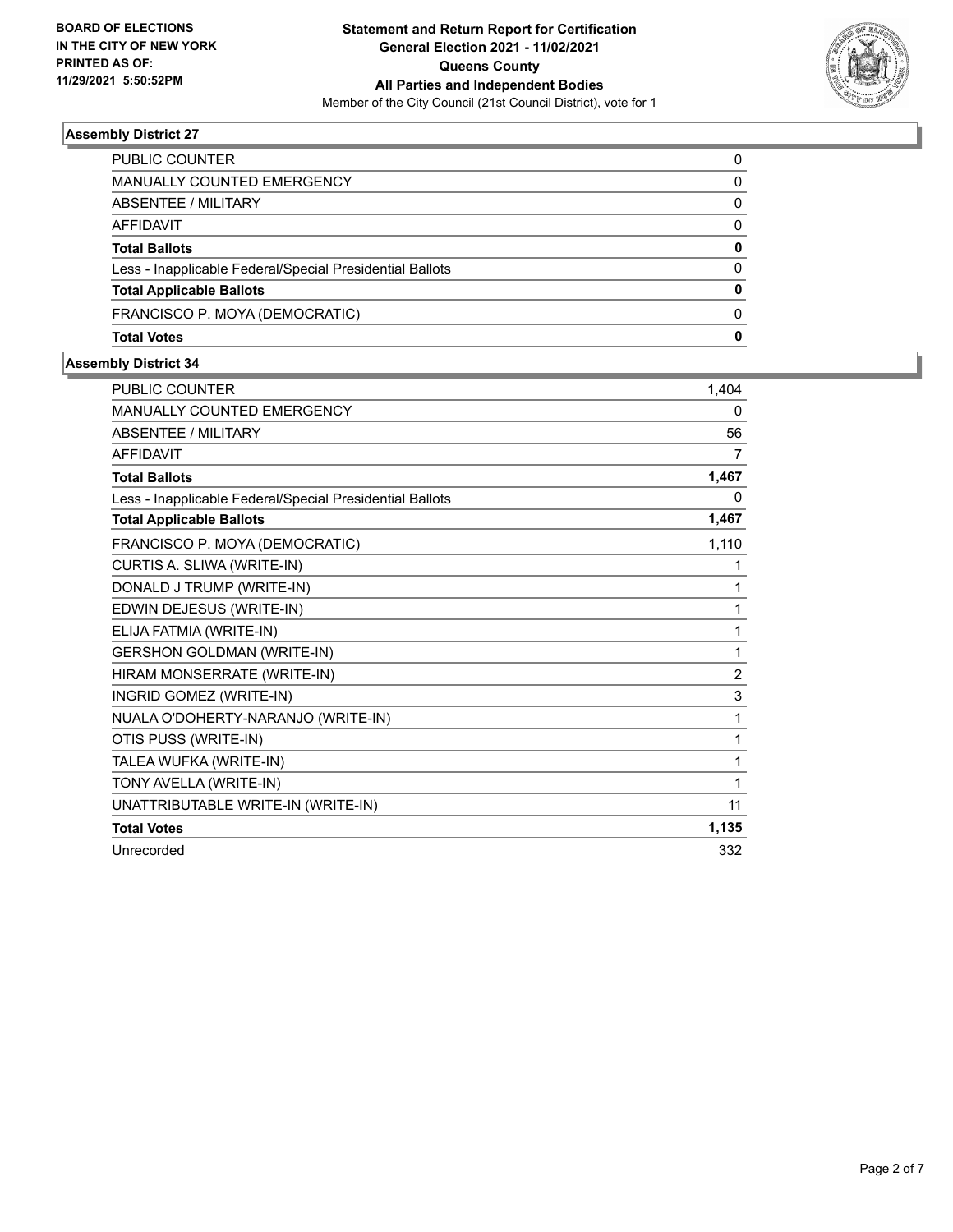

| <b>PUBLIC COUNTER</b>                                    | 5,239                   |
|----------------------------------------------------------|-------------------------|
| MANUALLY COUNTED EMERGENCY                               | 0                       |
| <b>ABSENTEE / MILITARY</b>                               | 359                     |
| AFFIDAVIT                                                | 19                      |
| <b>Total Ballots</b>                                     | 5,617                   |
| Less - Inapplicable Federal/Special Presidential Ballots | 0                       |
| <b>Total Applicable Ballots</b>                          | 5,617                   |
| FRANCISCO P. MOYA (DEMOCRATIC)                           | 4,582                   |
| ALEJANDRO ORTEGA (WRITE-IN)                              | 1                       |
| ANTWAUN GAVINS (WRITE-IN)                                | 1                       |
| ARMANDO DUQUE (WRITE-IN)                                 | $\mathbf{1}$            |
| CHARLES C. SMALL III (WRITE-IN)                          | 1                       |
| DANA JEFFREY-WILLIAMS (WRITE-IN)                         | $\mathbf{1}$            |
| DAVID AIKEN (WRITE-IN)                                   | $\mathbf{1}$            |
| DIANA ROSS (WRITE-IN)                                    | 1                       |
| FELICIA KALAN (WRITE-IN)                                 | $\mathbf{1}$            |
| <b>GERALD ZARATE (WRITE-IN)</b>                          | $\mathbf{1}$            |
| HARRY ROLDAN JR. (WRITE-IN)                              | $\mathbf{1}$            |
| HIRAM MONSERRATE (WRITE-IN)                              | $\mathbf{1}$            |
| INGRID GOMEZ (WRITE-IN)                                  | 6                       |
| INGRID GONZALEZ (WRITE-IN)                               | 1                       |
| JAMES MONGELUZO (WRITE-IN)                               | $\mathbf{1}$            |
| JESSICA LOPEZ (WRITE-IN)                                 | $\mathbf{1}$            |
| JESUS GONZALES (WRITE-IN)                                | 1                       |
| JOHN MARCI (WRITE-IN)                                    | $\mathbf{1}$            |
| JONATHAN NAVARRETE (WRITE-IN)                            | $\mathbf{1}$            |
| MARLENE ROSSI (WRITE-IN)                                 | 1                       |
| MARVIN JEFFCOAT (WRITE-IN)                               | $\mathbf{1}$            |
| MICHAEL REMACHE (WRITE-IN)                               | $\mathbf{1}$            |
| NANCY TRUILLO (WRITE-IN)                                 | 1                       |
| NETHA WHTE (WRITE-IN)                                    | $\mathbf{1}$            |
| NOELA TAVERAS (WRITE-IN)                                 | $\mathbf{1}$            |
| OMMAS L. GRAHAM (WRITE-IN)                               | 1                       |
| PAUL A RODRIGUEZ (WRITE-IN)                              | $\mathbf{1}$            |
| RICARDO GONZALES (WRITE-IN)                              | $\mathbf{1}$            |
| SANDRA UNG (WRITE-IN)                                    | 1                       |
| SARA GALVIS (WRITE-IN)                                   | $\mathbf{1}$            |
| STEPHANIE EDWARDS (WRITE-IN)                             | $\mathbf{1}$            |
| SYED ISLAM (WRITE-IN)                                    | 2                       |
| TALEA WUFKA (WRITE-IN)                                   | $\overline{\mathbf{c}}$ |
| TOM JONES (WRITE-IN)                                     | $\mathbf{1}$            |
| UNATTRIBUTABLE WRITE-IN (WRITE-IN)                       | 17                      |
| VICKIE PALADINO (WRITE-IN)                               | $\mathbf{1}$            |
| VICTORIA PITCHFORD (WRITE-IN)                            | 1                       |
| <b>Total Votes</b>                                       | 4,641                   |
| Unrecorded                                               | 976                     |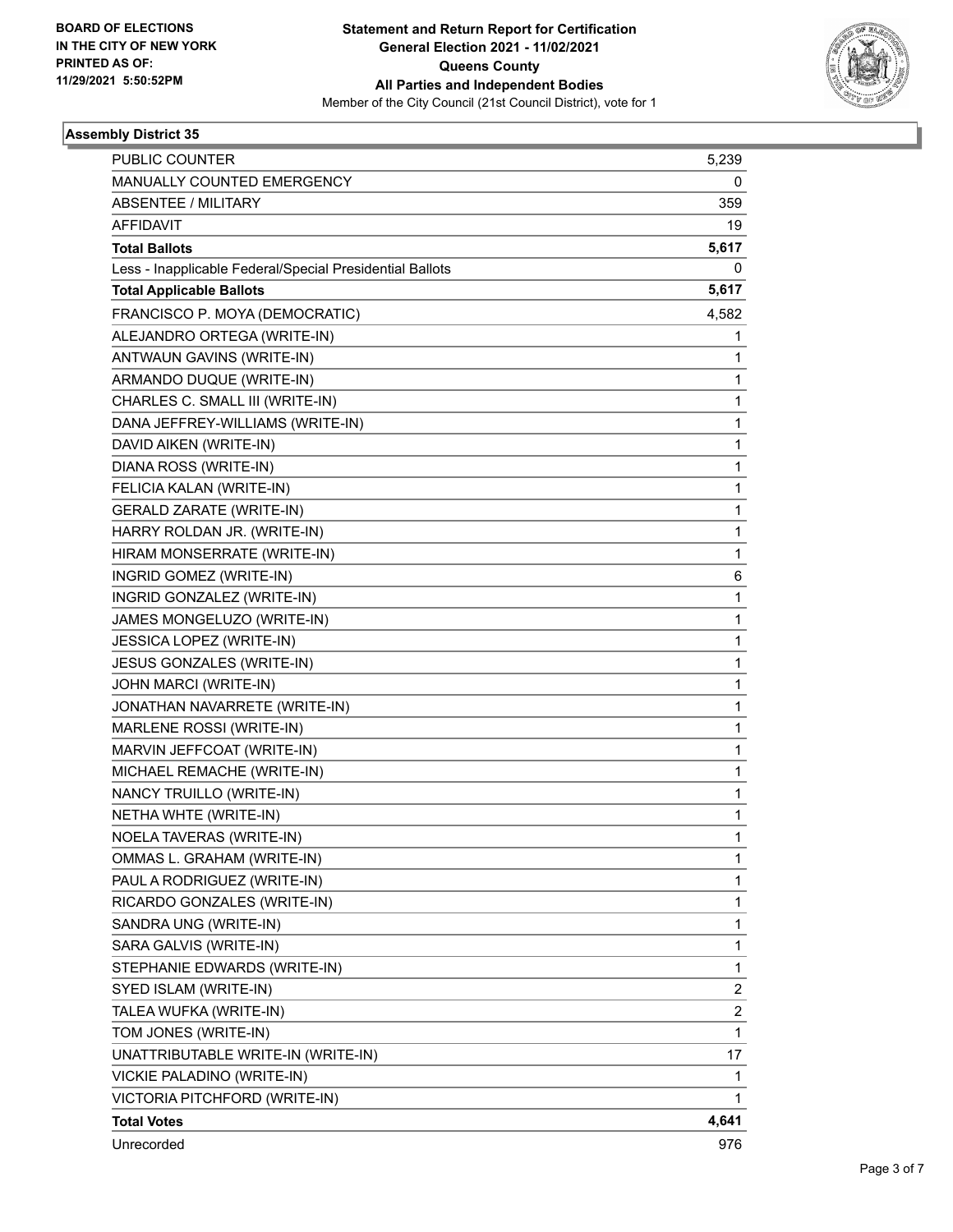

| <b>PUBLIC COUNTER</b>                                    | 0            |
|----------------------------------------------------------|--------------|
| MANUALLY COUNTED EMERGENCY                               | 0            |
| ABSENTEE / MILITARY                                      | $\Omega$     |
| AFFIDAVIT                                                | 0            |
| <b>Total Ballots</b>                                     | 0            |
| Less - Inapplicable Federal/Special Presidential Ballots | <sup>0</sup> |
| <b>Total Applicable Ballots</b>                          | o            |
| FRANCISCO P. MOYA (DEMOCRATIC)                           | <sup>0</sup> |
| <b>Total Votes</b>                                       | O            |

| <b>PUBLIC COUNTER</b>                                    | 1,896 |
|----------------------------------------------------------|-------|
| MANUALLY COUNTED EMERGENCY                               | 0     |
| <b>ABSENTEE / MILITARY</b>                               | 85    |
| <b>AFFIDAVIT</b>                                         | 11    |
| <b>Total Ballots</b>                                     | 1,992 |
| Less - Inapplicable Federal/Special Presidential Ballots | 0     |
| <b>Total Applicable Ballots</b>                          | 1,992 |
| FRANCISCO P. MOYA (DEMOCRATIC)                           | 1,477 |
| ALAN STEVE JARA (WRITE-IN)                               | 1     |
| CARA DUNE (WRITE-IN)                                     | 1     |
| CAROLINE HERRERA (WRITE-IN)                              | 1     |
| CHRISTOPHER MANTE (WRITE-IN)                             | 1     |
| DORN MICHAEL (WRITE-IN)                                  | 1     |
| DUDLEY STEWART (WRITE-IN)                                | 1     |
| HIRAM MONSERRATE (WRITE-IN)                              | 1     |
| INGRID GOMEZ (WRITE-IN)                                  | 4     |
| INGRID GONZALEZ (WRITE-IN)                               | 1     |
| JIMMY DIAZ REYES (WRITE-IN)                              | 1     |
| JOHN A. TOBACCO JR. (WRITE-IN)                           | 1     |
| JOSEPH A PEREZ (WRITE-IN)                                | 1     |
| JULIAN LITA (WRITE-IN)                                   | 1     |
| <b>JUSTIN BIBER (WRITE-IN)</b>                           | 1     |
| KANYE WEST (WRITE-IN)                                    | 1     |
| LOUIS ARMSTRONG (WRITE-IN)                               | 1     |
| MICKEY MOUSE (WRITE-IN)                                  | 1     |
| MIGUEL HERRERA (WRITE-IN)                                | 1     |
| SRANNE ADLER (WRITE-IN)                                  | 1     |
| UNATTRIBUTABLE WRITE-IN (WRITE-IN)                       | 9     |
| <b>Total Votes</b>                                       | 1,508 |
| Unrecorded                                               | 484   |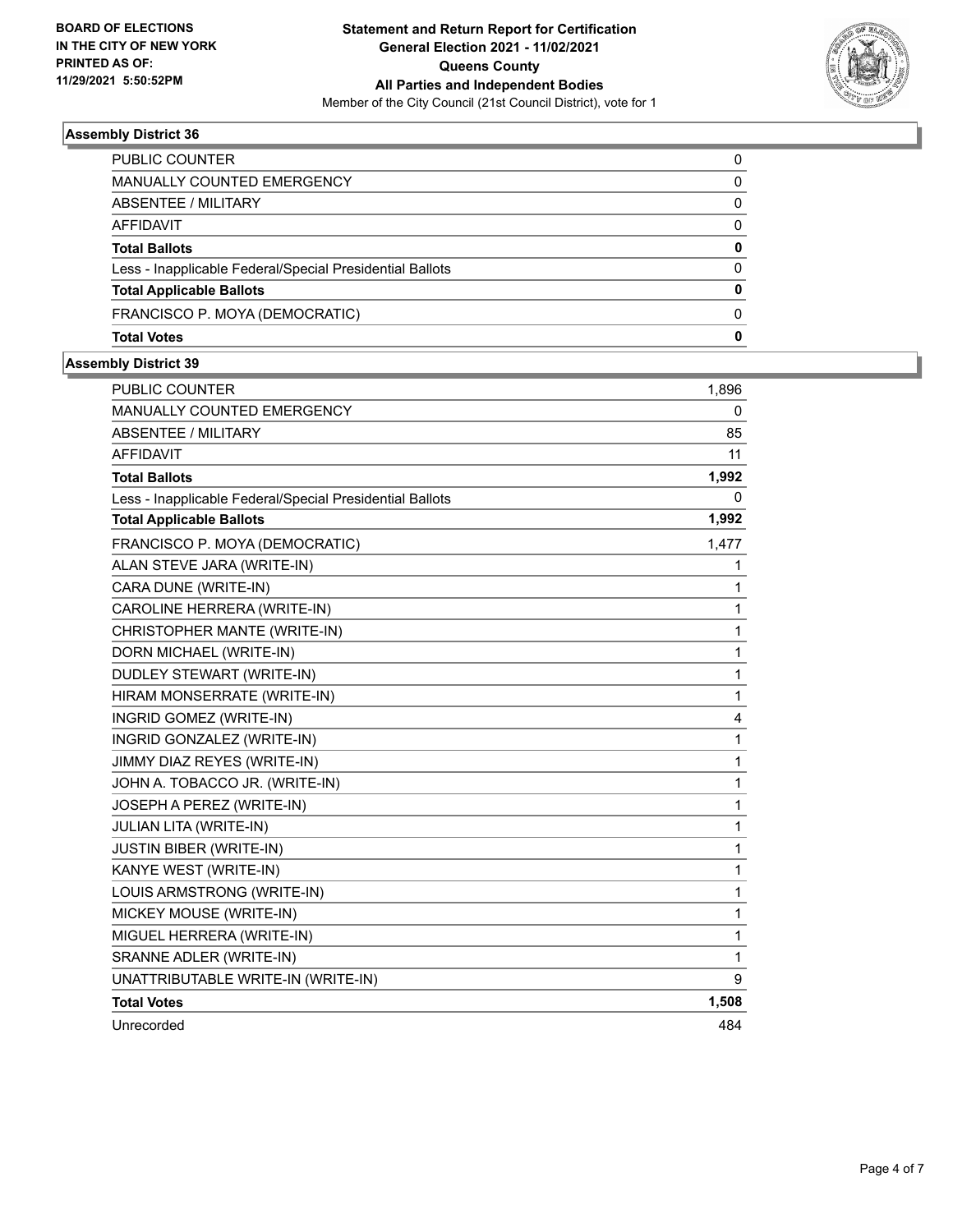

| <b>Total Applicable Ballots</b>                          | O |
|----------------------------------------------------------|---|
| Less - Inapplicable Federal/Special Presidential Ballots |   |
| <b>Total Ballots</b>                                     | o |
| AFFIDAVIT                                                |   |
| ABSENTEE / MILITARY                                      | 0 |
| MANUALLY COUNTED EMERGENCY                               |   |
| <b>PUBLIC COUNTER</b>                                    |   |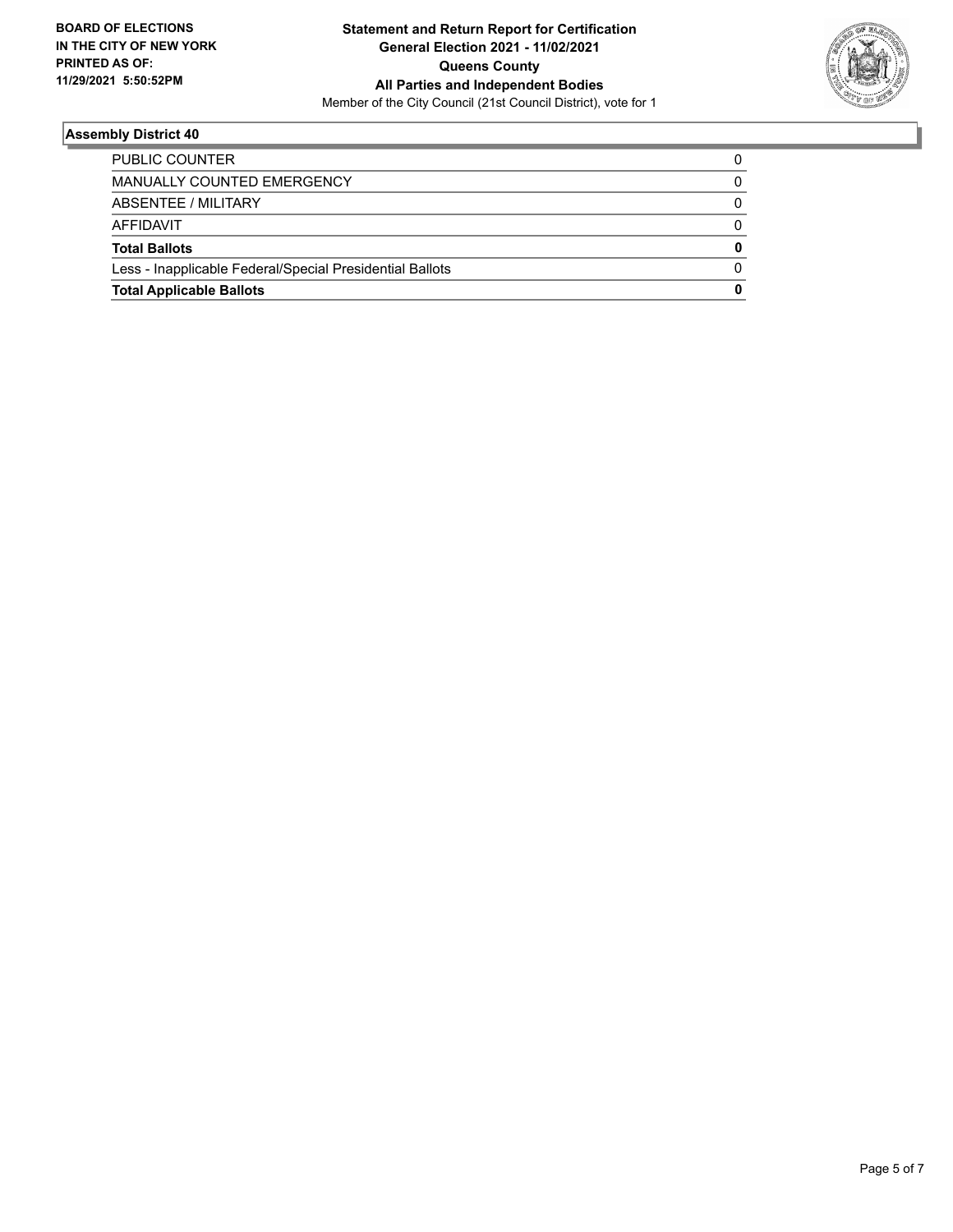

### **Total for Member of the City Council (21st Council District) - Queens County**

| PUBLIC COUNTER                                           | 8,539          |
|----------------------------------------------------------|----------------|
| MANUALLY COUNTED EMERGENCY                               | 0              |
| <b>ABSENTEE / MILITARY</b>                               | 500            |
| AFFIDAVIT                                                | 37             |
| <b>Total Ballots</b>                                     | 9,076          |
| Less - Inapplicable Federal/Special Presidential Ballots | 0              |
| <b>Total Applicable Ballots</b>                          | 9,076          |
| FRANCISCO P. MOYA (DEMOCRATIC)                           | 7,169          |
| ALAN STEVE JARA (WRITE-IN)                               | 1              |
| ALEJANDRO ORTEGA (WRITE-IN)                              | 1              |
| ANTWAUN GAVINS (WRITE-IN)                                | 1              |
| ARMANDO DUQUE (WRITE-IN)                                 | 1              |
| CARA DUNE (WRITE-IN)                                     | 1              |
| CAROLINE HERRERA (WRITE-IN)                              | 1              |
| CHARLES C. SMALL III (WRITE-IN)                          | 1              |
| CHRISTOPHER MANTE (WRITE-IN)                             | 1              |
| CURTIS A. SLIWA (WRITE-IN)                               | 1              |
| DANA JEFFREY-WILLIAMS (WRITE-IN)                         | 1              |
| DAVID AIKEN (WRITE-IN)                                   | 1              |
| DIANA ROSS (WRITE-IN)                                    | 1              |
| DONALD J TRUMP (WRITE-IN)                                | 1              |
| DORN MICHAEL (WRITE-IN)                                  | 1              |
| DUDLEY STEWART (WRITE-IN)                                | 1              |
| EDWIN DEJESUS (WRITE-IN)                                 | 1              |
| ELIJA FATMIA (WRITE-IN)                                  | 1              |
| FELICIA KALAN (WRITE-IN)                                 | 1              |
| <b>GERALD ZARATE (WRITE-IN)</b>                          | 1              |
| <b>GERSHON GOLDMAN (WRITE-IN)</b>                        | 1              |
| HARRY ROLDAN JR. (WRITE-IN)                              | 1              |
| HIRAM MONSERRATE (WRITE-IN)                              | 4              |
| INGRID GOMEZ (WRITE-IN)                                  | 13             |
| INGRID GONZALEZ (WRITE-IN)                               | $\overline{c}$ |
| JAMES MONGELUZO (WRITE-IN)                               | 1              |
| JESSICA LOPEZ (WRITE-IN)                                 | 1              |
| JESUS GONZALES (WRITE-IN)                                | 1              |
| JIMMY DIAZ REYES (WRITE-IN)                              | 1              |
| JOHN A. TOBACCO JR. (WRITE-IN)                           | 1              |
| JOHN MARCI (WRITE-IN)                                    | 1              |
| JONATHAN NAVARRETE (WRITE-IN)                            | 1              |
| JOSEPH A PEREZ (WRITE-IN)                                | 1              |
| JULIAN LITA (WRITE-IN)                                   | 1              |
| <b>JUSTIN BIBER (WRITE-IN)</b>                           | 1              |
| KANYE WEST (WRITE-IN)                                    | 1              |
| LOUIS ARMSTRONG (WRITE-IN)                               | 1              |
| MARLENE ROSSI (WRITE-IN)                                 | 1              |
| MARVIN JEFFCOAT (WRITE-IN)                               | 1              |